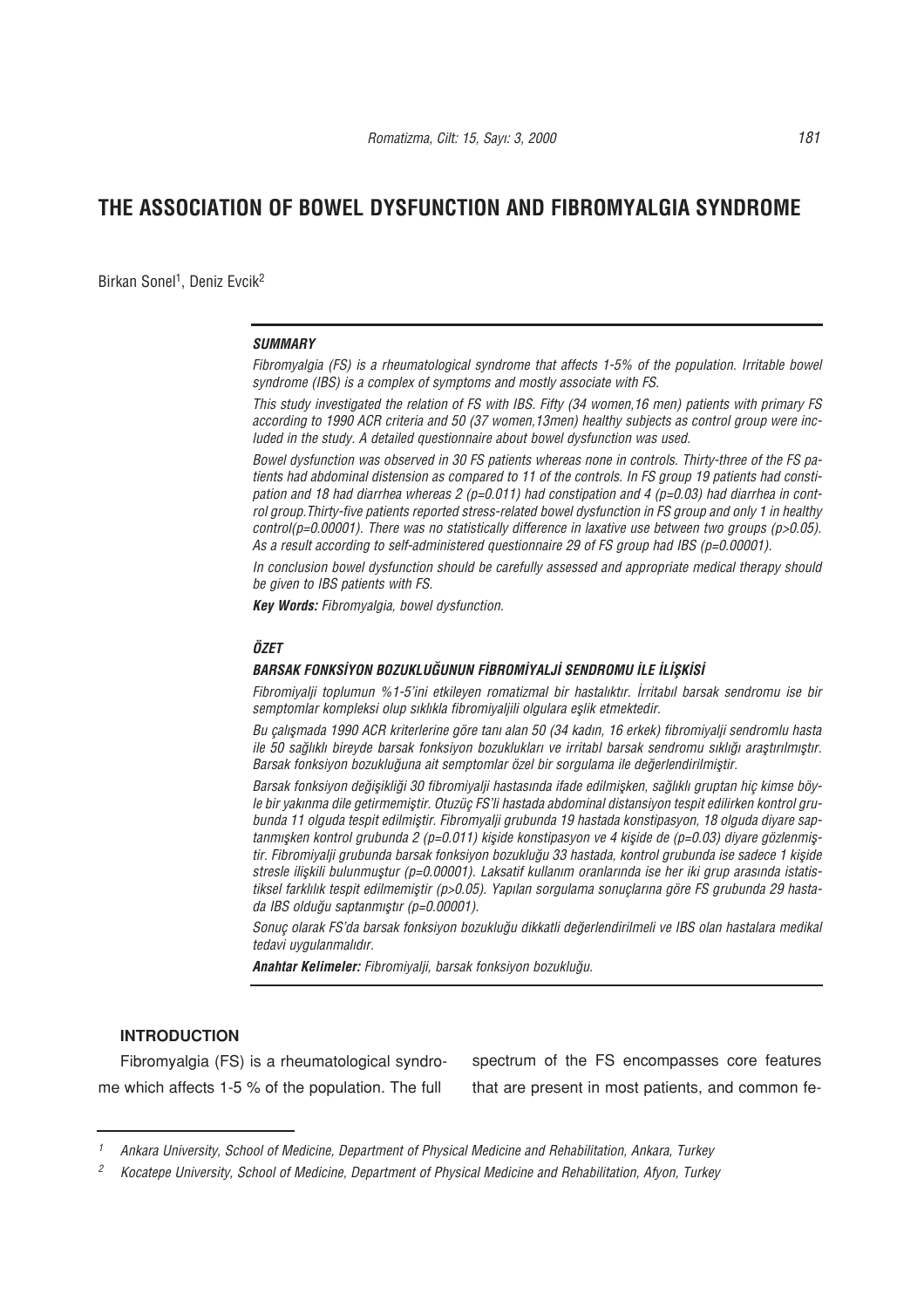atures that are present in more than 25 percent of patients. About one third of patients have commonly associated problems such as irritable bowel sydrome, tension headaches, premenstrual syndrome, Raynaud's phenomenon (1).

Irritable bowel syndrome (IBS) is considered to be the most common in all gastrointestinal disorders. Irritable bowel syndrome presents with disparate symptom complexes such as abdominal pain mostly related to defecation, alternating diarrhea and constipation, abdominal distension, gas and excessive mucus in the stool (1,2).

The purpose of this study was to determine the prevalence of symptoms of bowel dysfunction and irritable bowel syndrome in patients with fibromyalgia and compare to normal controls.

## **MATERIALS AND METHODS**

Fifty patients (34 female, 16 male) with primary FS according to 1990 ACR criteria and 50 healthy subjects (37 female, 13 male) as control group were included in the study. Presence of fatigue, morning stiffness, sleep disturbance, anxiety, headache were asked. All participants were asked to respond to a gastrointestinal symptoms questionnaire described by Drossman et al. in order to evaluate symptoms of the IBS (3). Patients with alternating bowel function and one or more of the other (abdominal pain, constipation, diarrhea) were defined as having symptoms of bowel dysfunction.

Statistical analysis was performed using chisquare and student t test.

# **RESULTS**

The patient's mean age was  $33.9 \pm 8.3$  years in FS group and  $32.2 \pm 10.2$  years in normal control group. The mean disease duration was 3.5 years. Age and gender did not differ significantly between the groups (Table I).

| Table I. Characteristics of the study groups |                |                 |       |
|----------------------------------------------|----------------|-----------------|-------|
|                                              | Fibromivalgia  | Control         | n     |
| Age (mean $\pm$ SD)yr                        | $33.9 \pm 8.3$ | $32.2 \pm 10.2$ | >0.05 |
| Sex (F/M)                                    | 34/16          | 37/13           |       |

Fatigue (82 %), morning stiffness (56 %), sleep disturbance (72 %), anxiety (74 %) and headache (72 %) was significantly higher in FS patients than normal controls (p< 0.00001).

Alternating bowel function was observed in 30 (60 %) FS patients whereas none in control group (p=0.00001). Thirty-three of the FS patients had abdominal distension as compared to 11 (22 %) of the controls (p=0.00002). Thirteen (26 %) of the FS group had mucus in the stool and 15 (30%) had absence of complete evacuation. In control group none had mucus and only 1 (2 %) had absence of complete evacuation (p=0.0004). In FS group 19 patients (38 %) had constipation and 18 (36 %) had diarrhea whereas 2 (4 %) had constipation  $(p=0.011)$  and 4 (8 %) had diarrhea in control group (p=0.03). Thirty-five (70 %) patients reported stress related bowel dysfunction in FS group and only one (2 %) in healthy control (p=0.00001). There was no statistically significant difference in laxative usage between groups (p>0.05). According to self questionnaire 29 (58 %) of FS group had IBS (p=0.00001)

### **DISCUSSION**

The symptoms of FS are defined as widespread musculoskeletal pain, multiple tender points, Raynaud's phenomenon, premenstrual tension, anxiety, depression, IBS, fatigue, headache, paresthesia and sicca symptoms. Most of the symptoms represent a pattern of generalized somatic distress. Only tender points are objective clinical finding in physical examination(4). This shows the importance of the anamnesis in FS inorder to determine the other symptoms such as IBS.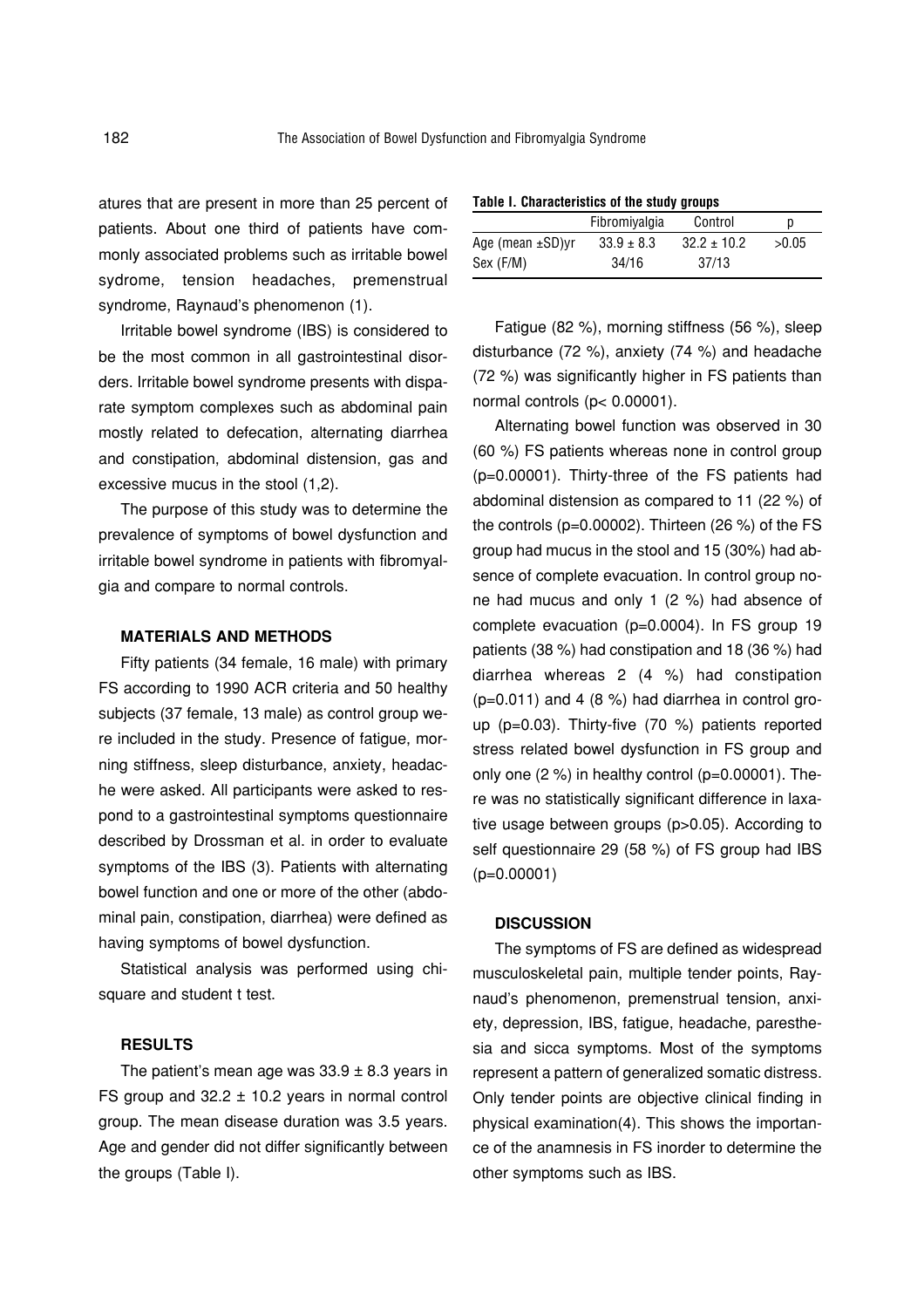Chang reported the association of functional gastrointestinal disorders and fibromyalgia(5). The main difference was the response to somatic and visceral stimuli. Patients with FMS had somatic hyperalgesia whereas IBS patients without coexistent had somatic hypoalgesia to mechanical stimuli. Visceral hyperalgesia may be related to psychological distress which plays an important role in FS. But in Chun's study rectal algesia in FM patients was not significantly different from either controls or IBS patients. Rectal hyperalgesia was not a function of chronic functional pain or phsychological distress and specific for IBS (6)

In chronic fatigue syndrome which shows very similar symptoms like FS, gastrointestinal disorders such as IBS were also reported (7).

Barton et al reported the increased prevalence of FMS and IBS and they suggested that the prevalence of fibromyalgia in IBS was aproximately half that of IBS in fibromyalgia (8). Whereas Buskila showed that fibromyalgia was common in IBD, particulary in Crohn's disease (9).

The overlap of gastrointestinal disorders and FS have been reported in previous studies (2,10). There are different results about the coexistence of bowel dysfuction and FS. The data showed that in 81% of the FS patients had normal alternating with irregular bowel pattern, 63% had alternating diarrhea and constipation whereas none had in healty group (2). The complaints were abdominal gas

(59%), nausea (21%),diarrhea (9%) constipation (12%) and abdominal pain (64%) which is stressrelated in 47%. Yunus et al. diagnosed IBS in 34% of the fibromyalgia patients(11). Wolfe reported that 33% of the FS patients had diarrhea and 43% constipation with abdominal pain in a ratio of 46% (12). Bengston et al found that in 44% of the fibromyalgia patients had IBS (13). In the other studies IBS was diagnosed 50% (14,15).

Sivri et al reported that IBS was in 41.8% of fibromyalgia patients and 16% in normal controls(16). In our study the ratio of IBS is 58% and the symptoms of constipation and diarrhea were 38% and 36%. We also found that bowel dysfunction was stress-related in 70% of fibromyalgia patients whereas none in healthy controls. The ratio of the symptoms such as constipation and diarrhea differ in various studies. Probably this depends on the nature of diet that may change by culture. High incidence of laxative use which may relate to a different perception of bowel normality was reported in FS patients but there was not any difference between groups in our study. Laxative use may also change according to the populations.

In this study we confirm that an association was found between bowel dysfunction and irritable bowel syndrome and fibromyalgia. Physicans treating FS patients should be aware of this association which may provide new insights to pathogenesis and treatment.

#### **REFERENCES**

- 1. Bennet M. Fibromyalgia and the facts. Rheumatic Dis Clin North Am 1993;19(1):45-59.
- 2. Triadafilopoulos G, Simms RW, Goldenberg DL. Bowel dysfunction in fibromyalgia syndrome. Digestive Diseases and Sciences 1991:36(1):59-64.
- 3. Drossman DA, Sandler RS, McKee DC, Lovitz AJ. Bowel patterns among subjects not seeking health care.Use of a questionnaire to identfiy a population with bowel dysfunction.Gastroenterology 1982;83:529-534.
- 4. Block SR. Fibromyalgia and the rheumatism. Rheumatic Dis Clin North Am 1993;19(1):61-78.